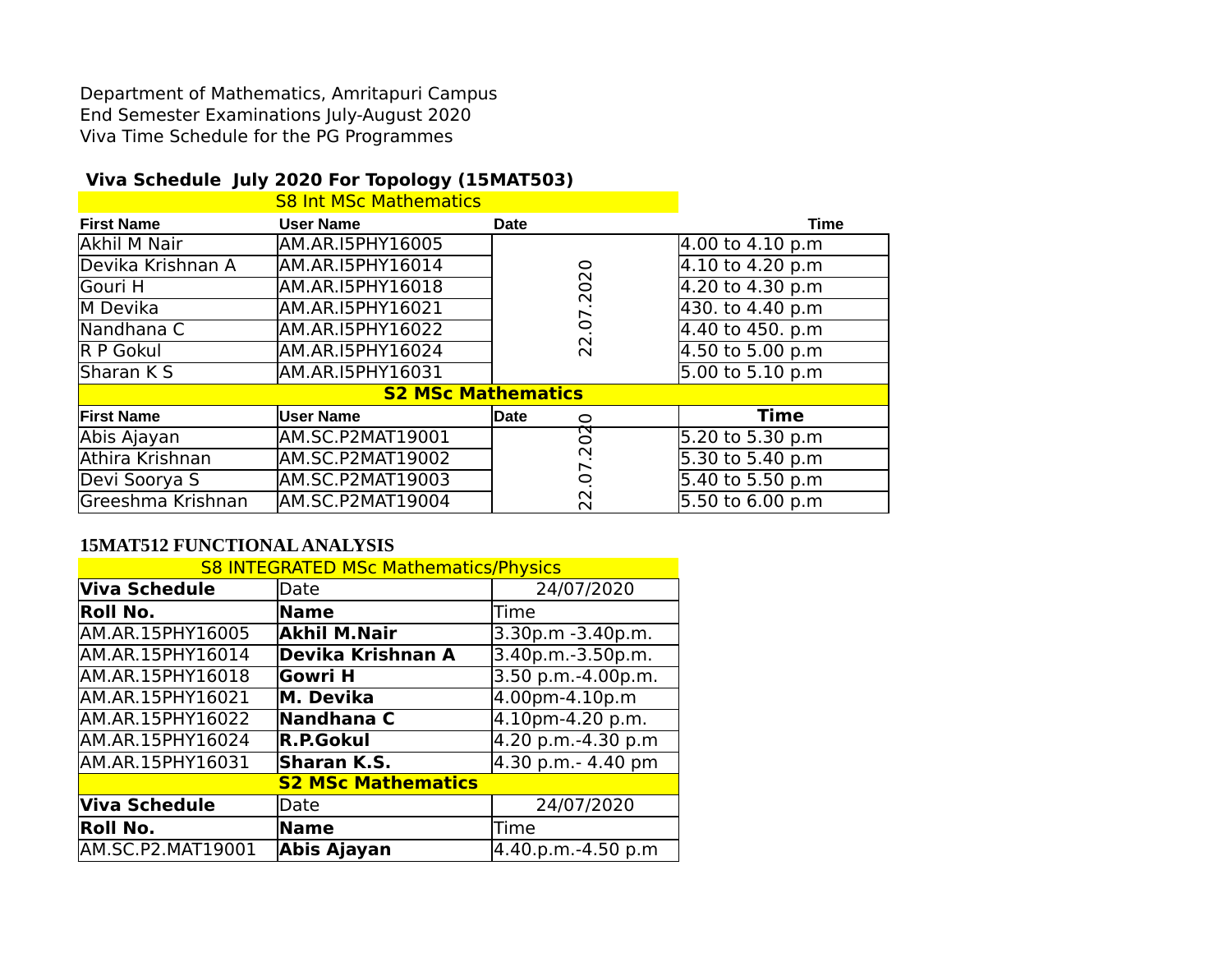| AM.SC.P2.MAT19002 | <b>Athira Krishnan</b>   | $ 4.50p.m.-5.00p m$                  |
|-------------------|--------------------------|--------------------------------------|
| AM.SC.P2.MAT19003 | Devi Soorya              | $ 5.00$ pm-5.10 p.m.                 |
| AM.SC.P2.MAT19004 | <b>Greeshma Krishnan</b> | $ 5.10 \text{ pm}-5.20 \text{ p.m} $ |
|                   |                          |                                      |

#### **Course :15MAT513\_Graph Theory**

S8 INTEGRATED MSc Mathematics/Physics

| <b>RollNo</b>             | <b>Name</b>       | <b>Date</b> | <b>Time</b>                 |
|---------------------------|-------------------|-------------|-----------------------------|
|                           |                   |             |                             |
| AM.AR.I5PHY16005          | Akhil M Nair      |             | $4.30$ pm to 5.00pm         |
| AM.AR.I5PHY16014          | Devika Krishnan A |             | $4.30pm$ to 5.00pm          |
| AM.AR.I5PHY16018          | lGouri H          |             | $4.30pm$ to 5.00pm          |
| AM.AR.I5PHY16021          | M Devika          |             | 28/07/2020 4.30pm to 5.00pm |
| AM.AR.I5PHY16022          | Nandhana C        |             | $5.00pm$ to 5.30pm          |
| AM.AR.I5PHY16024          | R P Gokul         |             | $5.00pm$ to 5.30pm          |
| AM.AR.I5PHY16031          | lSharan K S       |             | 5.00pm to 5.30pm            |
| <b>S2 MSc Mathematics</b> |                   |             |                             |
| lRoll No                  | <b>Name</b>       | Date        | lTime                       |
| <b>AM.SC.P2MAT19001</b>   | Abis Ajayan       |             | 5.00pm to 5.30pm            |
| AM.SC.P2MAT19002          | Athira Krishnan   |             | 28/07/2020 5.30pm to 6.00pm |
| AM.SC.P2MAT19003          | Devi Soorya S     |             | $5.30pm$ to 6.00pm          |
| AM.SC.P2MAT19004          | Greeshma Krishnan |             | 5.30pm to 6.00pm            |

## **15MAT514 Partial Differential Equations**

| <b>S8 INTEGRATED MSc Mathematics/Physics</b> |                  |                   |  |
|----------------------------------------------|------------------|-------------------|--|
| Viva Schedule                                | <b>Date</b>      | 30/07/2020        |  |
|                                              |                  |                   |  |
| <b>Name</b>                                  | <b>Roll No</b>   | <b>Time slot</b>  |  |
| Akhil M Nair                                 | AM.AR.I5PHY16005 | 3.30-3.40 p,m     |  |
| Devika Krishnan A                            | AM.AR.I5PHY16014 | $3.45 - 3.55 p,m$ |  |
| lGouri H                                     | AM.AR.I5PHY16018 | 4.00-4.10 p,m     |  |
| M Devika                                     | AM.AR.I5PHY16021 | 4.15-4.25 p,m     |  |
| Nandhana C                                   | AM.AR.I5PHY16022 | 4.30-4.40 p.m     |  |
| R P Gokul                                    | AM.AR.I5PHY16024 | 4.45-4.55 p.m     |  |
| Sharan K S                                   | AM.AR.I5PHY16031 | 5.00-5.10 p.m     |  |
| <b>S2 MSc Mathematics</b>                    |                  |                   |  |
| Viva Schedule                                | Date             | 30/07/2020        |  |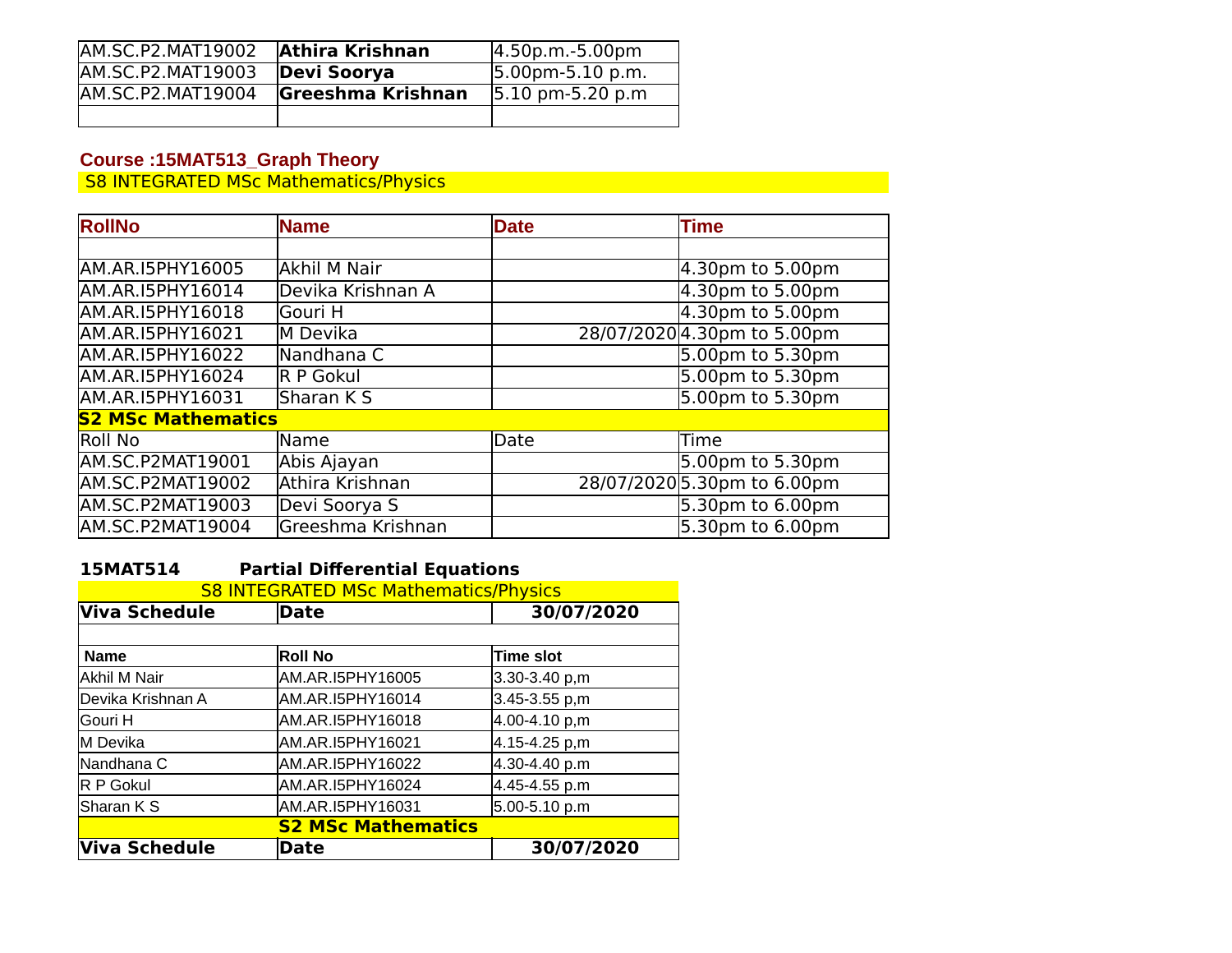| $\blacksquare$    | <b>Roll No</b>    | Time slot           |
|-------------------|-------------------|---------------------|
| Abis Ajayan       | IAM.SC.P2MAT19001 | $ 5.15 - 5.25 p,m $ |
| Athira Krishnan   | AM.SC.P2MAT19002  | $ 5.30 - 5.40 p.m$  |
| Devi Soorya S     | IAM.SC.P2MAT19003 | $ 5.45 - 5.55 p.m$  |
| Greeshma Krishnan | IAM.SC.P2MAT19004 | $ 6.00 - 6.10 p.m$  |

## **15MAT656 TIME SERIES ANALYSIS**

| <b>S8 INTEGRATED MSc Mathematics/Physics</b> |                           |                    |  |
|----------------------------------------------|---------------------------|--------------------|--|
| <b>Viva Schedule</b>                         | Date                      | 08/03/2020         |  |
| Roll No.                                     | <b>Name</b>               | Time               |  |
| AM.AR.15PHY16005                             | <b>Akhil M.Nair</b>       | 3.30p.m -3.40p.m.  |  |
| AM.AR.15PHY16014                             | Devika Krishnan A         | 3.40p.m.-3.50p.m.  |  |
| AM.AR.15PHY16018                             | <b>Gowri H</b>            | 3.50 p.m.-4.00p.m. |  |
| AM.AR.15PHY16021                             | M. Devika                 | 4.00pm-4.10p.m     |  |
| AM.AR.15PHY16022                             | Nandhana C                | 4.10pm-4.20 p.m.   |  |
| AM.AR.15PHY16024                             | <b>R.P.Gokul</b>          | 4.20 p.m.-4.30 p.m |  |
| AM.AR.15PHY16031                             | <b>Sharan K.S.</b>        | 4.30 p.m.- 4.40 pm |  |
|                                              | <b>S2 MSc Mathematics</b> |                    |  |
| <b>Viva Schedule</b>                         | Date                      | 08/03/2020         |  |
| Roll No.                                     | <b>Name</b>               | Time               |  |
| AM.SC.P2.MAT19001                            | Abis Ajayan               | 4.40.p.m.-4.50 p.m |  |
| AM.SC.P2.MAT19002                            | Athira Krishnan           | 4.50p.m.-5.00pm    |  |
| AM.SC.P2.MAT19003                            | Devi Soorya               | 5.00pm-5.10 p.m.   |  |
| AM.SC.P2.MAT19004                            | Greeshma Krishnan         | 5.10 pm-5.20 p.m   |  |
|                                              |                           |                    |  |
| <b>PhD Student</b>                           |                           |                    |  |
| AM.EN.D*CSE19387                             | Surya Surendran           | 5.20p.m-5.30p.m    |  |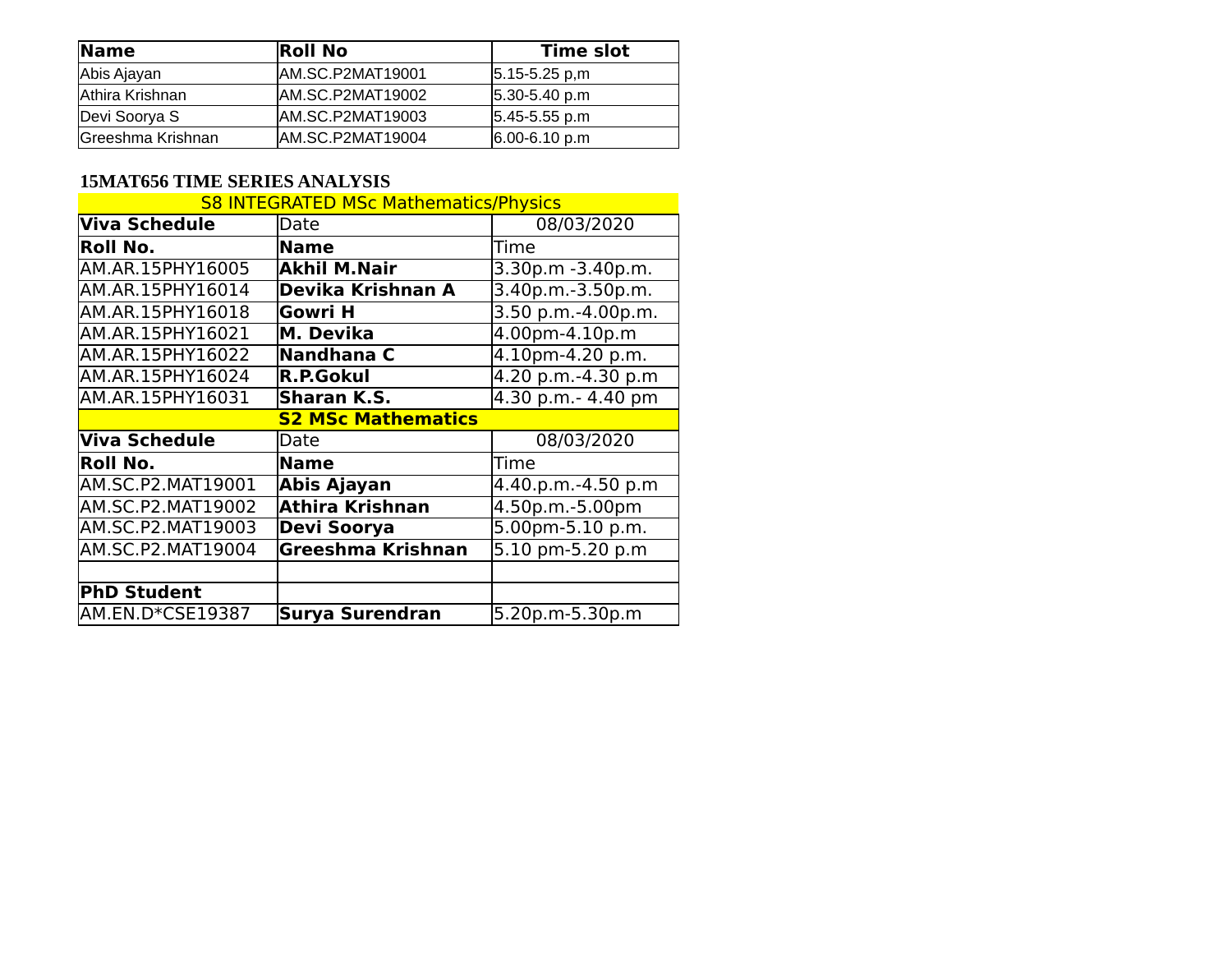| <b>S8 INTEGRATED MSc Mathematics/Physics</b> |                                    |                    |  |  |
|----------------------------------------------|------------------------------------|--------------------|--|--|
| Viva Schedule                                | Date                               | 24/07/2020         |  |  |
| Roll No.                                     | <b>Name</b>                        | Time               |  |  |
| AM.AR.15PHY16005                             | <b>Akhil M.Nair</b>                | 3.30p.m -3.40p.m.  |  |  |
| AM.AR.15PHY16014                             | Devika Krishnan A                  | 3.40p.m.-3.50p.m.  |  |  |
| AM.AR.15PHY16018                             | Gowri H                            | 3.50 p.m.-4.00p.m. |  |  |
| AM.AR.15PHY16021                             | M. Devika                          | 4.00pm-4.10p.m     |  |  |
| AM.AR.15PHY16022                             | Nandhana C                         | 4.10pm-4.20 p.m.   |  |  |
| AM.AR.15PHY16024                             | <b>R.P.Gokul</b>                   | 4.20 p.m.-4.30 p.m |  |  |
| AM.AR.15PHY16031                             | <b>Sharan K.S.</b>                 | 4.30 p.m.- 4.40 pm |  |  |
| <b>S2 MSc Mathematics</b>                    |                                    |                    |  |  |
| Viva Schedule                                | Date                               | 24/07/2020         |  |  |
| Roll No.                                     | <b>Name</b>                        | Time               |  |  |
| AM.SC.P2.MAT19001                            | Abis Ajayan                        | 4.40.p.m.-4.50 p.m |  |  |
| AM.SC.P2.MAT19002                            | <b>Athira Krishnan</b>             | 4.50p.m.-5.00pm    |  |  |
| AM.SC.P2.MAT19003                            | Devi Soorya                        | 5.00pm-5.10 p.m.   |  |  |
| AM.SC.P2.MAT19004                            | Greeshma Krishnan 5.10 pm-5.20 p.m |                    |  |  |
|                                              |                                    |                    |  |  |

# **15MAT512 FUNCTIONAL ANALYSIS**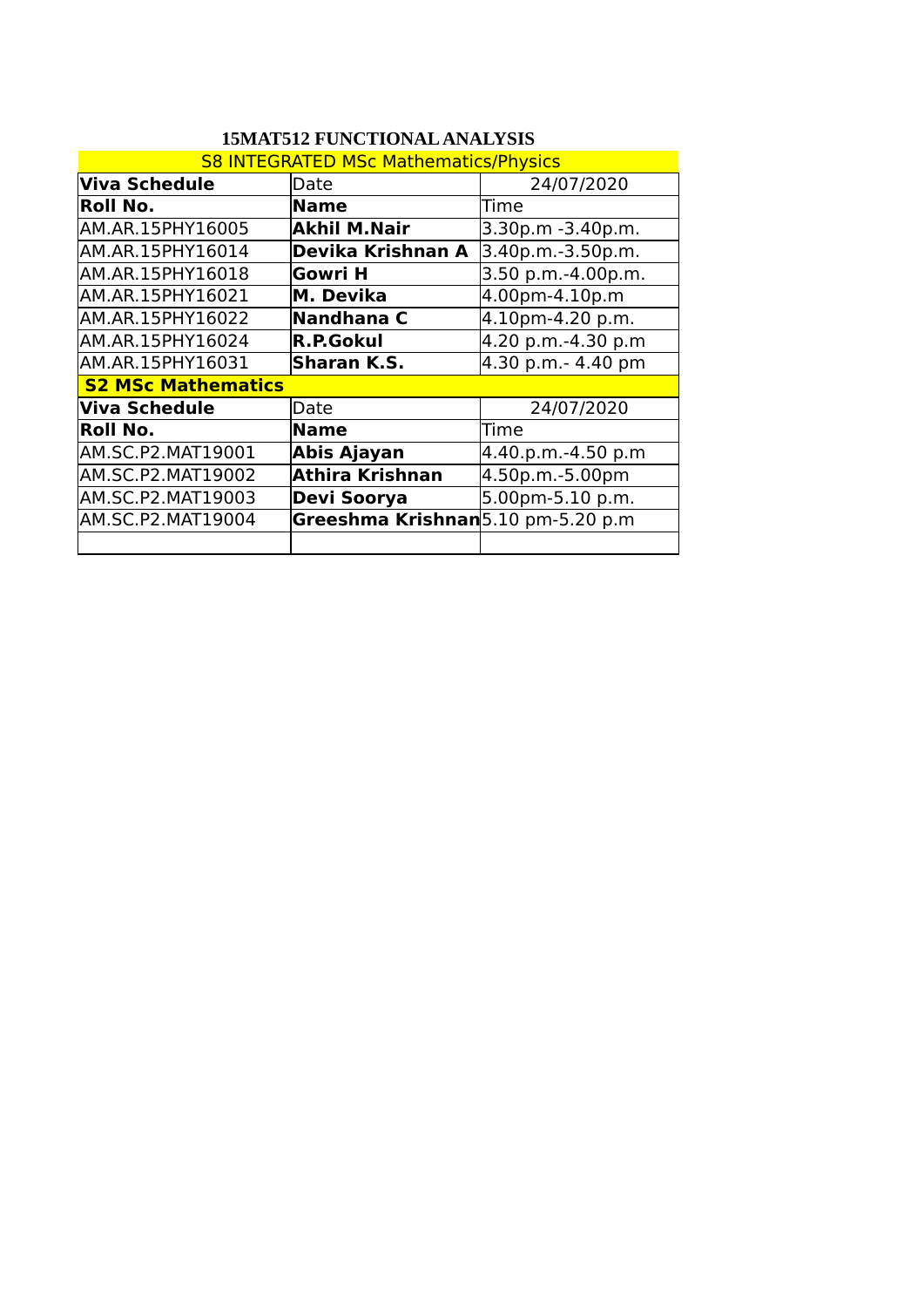## **Class :Int M.Sc..2016.R.PM.1.15MAT513 Course :15MAT513\_Graph Theory Course :15MAT513\_Graph Theory** S8 INTEGRATED MSc Mathematics/Physics

| <b>SINo</b> | <b>RollNo</b>              | <b>Name</b>       | <b>Date</b> | <b>Time</b>                 |
|-------------|----------------------------|-------------------|-------------|-----------------------------|
|             |                            |                   |             |                             |
|             | 1AM.AR.I5PHY16005          | Akhil M Nair      |             | 4.30pm to 5.00pm            |
|             | 2AM.AR.I5PHY16014          | Devika Krishnan A |             | $4.30pm$ to 5.00pm          |
|             | 3AM.AR.I5PHY16018          | lGouri H          |             | $4.30pm$ to 5.00pm          |
|             | 4 AM.AR. I5 PHY 16021      | lM Devika         |             | 28/07/2020 4.30pm to 5.00pm |
|             | 5AM.AR.I5PHY16022          | Nandhana C        |             | 5.00pm to 5.30pm            |
|             | 6AM.AR.I5PHY16024          | <b>R P Gokul</b>  |             | 5.00pm to 5.30pm            |
|             | 7 AM.AR.I5 PHY 16031       | Sharan K S        |             | 5.00pm to 5.30pm            |
|             | <b>\$2 MSc Mathematics</b> |                   |             |                             |
|             | <b>Roll No</b>             | <b>Name</b>       | <b>Date</b> | lTime                       |
|             | 8AM.SC.P2MAT19001          | Abis Ajayan       |             | 5.00pm to 5.30pm            |
|             | 9AM.SC.P2MAT19002          | Athira Krishnan   |             | 28/07/2020 5.30pm to 6.00pm |
|             | 10 AM.SC.P2MAT19003        | Devi Soorya S     |             | 5.30pm to 6.00pm            |
|             | 11 AM.SC.P2MAT19004        | Greeshma Krishnan |             | 5.30pm to 6.00pm            |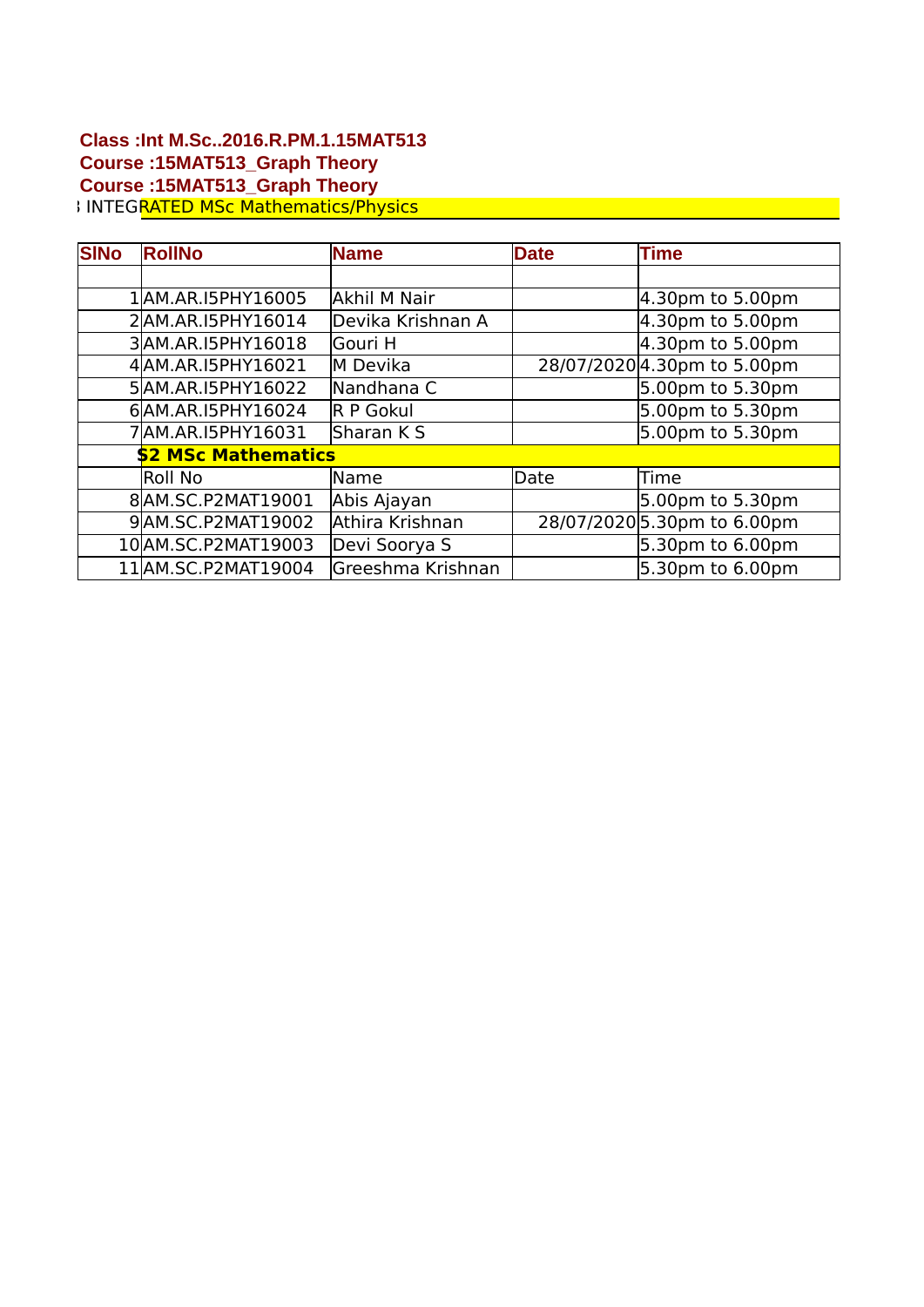| LSMAI514<br>Partial Differential Equations   |                           |                   |  |  |
|----------------------------------------------|---------------------------|-------------------|--|--|
| <b>S8 INTEGRATED MSc Mathematics/Physics</b> |                           |                   |  |  |
| Viva Schedule                                | <b>Date</b>               | 30/07/2020        |  |  |
|                                              |                           |                   |  |  |
| <b>Name</b>                                  | <b>Roll No</b>            | <b>Time slot</b>  |  |  |
| Akhil M Nair                                 | AM.AR.I5PHY16005          | 3.30-3.40 p,m     |  |  |
| Devika Krishnan A                            | AM.AR.I5PHY16014          | 3.45-3.55 p,m     |  |  |
| Gouri H                                      | AM.AR.I5PHY16018          | 4.00-4.10 p,m     |  |  |
| lM Devika                                    | AM.AR.I5PHY16021          | 4.15-4.25 p,m     |  |  |
| Nandhana C                                   | AM.AR.I5PHY16022          | 4.30-4.40 p.m     |  |  |
| IR P Gokul                                   | AM.AR.I5PHY16024          | 4.45-4.55 p.m     |  |  |
| Sharan K S                                   | AM.AR.I5PHY16031          | 5.00-5.10 p.m     |  |  |
|                                              | <b>S2 MSc Mathematics</b> |                   |  |  |
| Viva Schedule                                | <b>Date</b>               | 30/07/2020        |  |  |
| Name                                         | <b>Roll No</b>            | <b>Time slot</b>  |  |  |
| Abis Ajayan                                  | AM.SC.P2MAT19001          | $5.15 - 5.25$ p,m |  |  |
| Athira Krishnan                              | AM.SC.P2MAT19002          | 5.30-5.40 p.m     |  |  |
| Devi Soorya S                                | AM.SC.P2MAT19003          | 5.45-5.55 p.m     |  |  |
| Greeshma Krishnan                            | AM.SC.P2MAT19004          | 6.00-6.10 p.m     |  |  |

#### Viva slot (S8 Int MSc/S2 MSc Mathematics) **15MAT514 Partial Differential Equations**